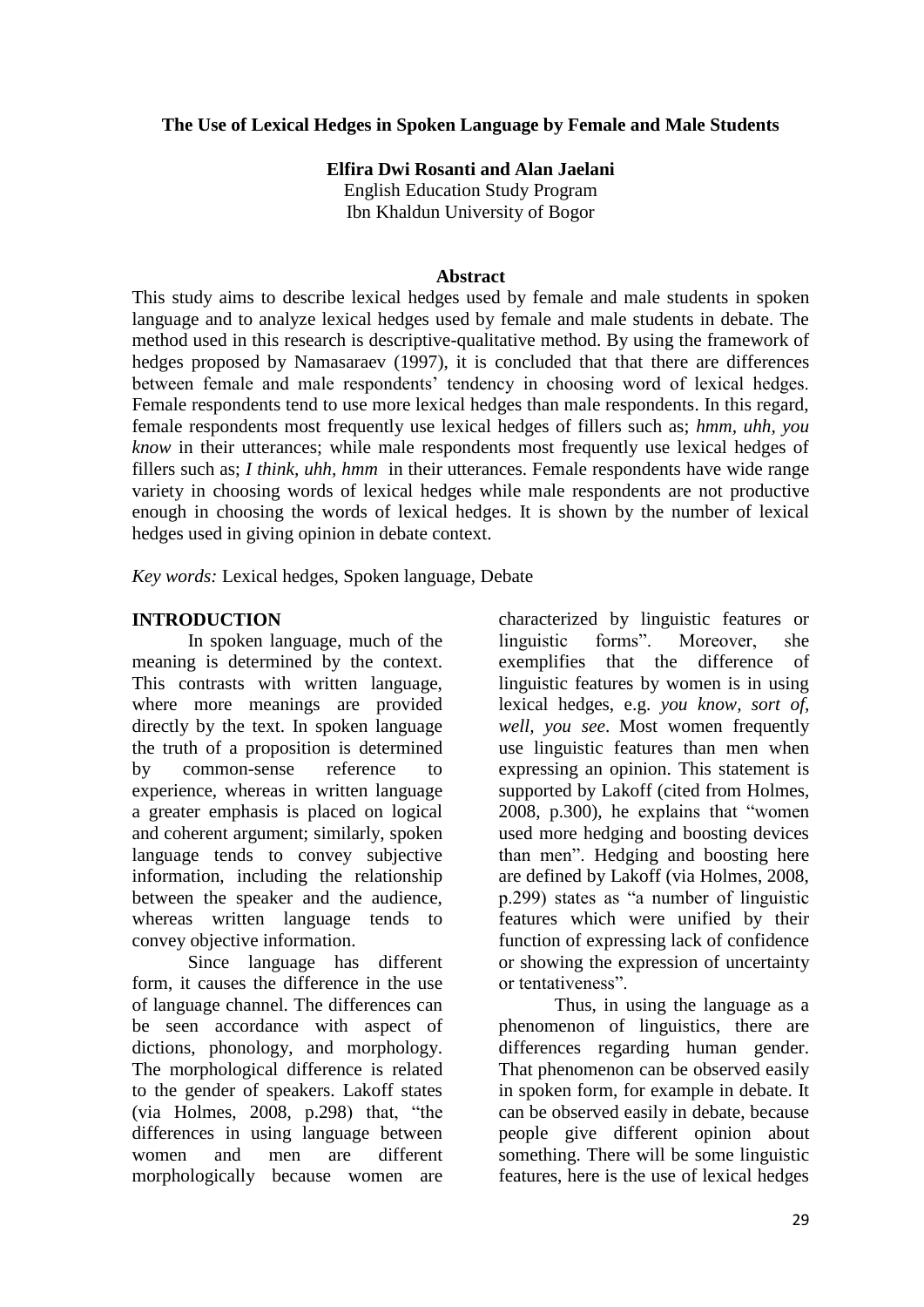in spoken language. Therefore, the differences between women and men in spoken language will appear in their linguistic features.

In debating or giving opinion both women and men will vary. It is possible that women will apply lexical hedges more than men. Holmes restates Lakoff's theory (2008, p.298): "women are characterized by linguistics features such as lexical hedges". The language used between female and male students is different in several aspects. It can be seen from the characteristic of women's linguistic features such as in using lexical hedges. Based on the rationale above, the research questions for this study are: What lexical hedges are used by female and male students in spoken language especially in debate? What are the differences between female and male students in using the lexical hedges?

# **THEORETICAL FRAMEWORK**

Language is a form of social interaction of people, either women or men that occurs in concrete situation. Furthermore, language is not only as a social indication but also individual. Language as a social indication means that it is not only decided by linguistic factor but also social and situation. The examples of social factor are backgrounds of education, social status, age, sex, gender and so on. Moreover, Holmes (2008, p.9) exemplifies the situational factor, such as the participant (who is speaking, who are they speaking to), the setting or social context (where are they speaking), the topic (what is it about), and so on. Thus, language has essential part of society and it is influenced also by gender.

In the society life, people are circled by knowledge of gender. According to Holmes (2008, p.157), the term gender is used to differentiate people according to socio-cultural behaviors such as speech. In addition, Tong (2009, p.51) exemplifies that "there

is a fact used by society as the foundation of constructing a masculine and feminine as gender identity". There are some distinctions between mens' speech and women's speech. In general, men's speech was seen as logical, concise and dealing with important topics, whereas women's speech was rated as emotional, flowery, confused and wordy. This statement is supported by Lakoff's theory in Holmes (2008, p.297). She claims that, "a number of linguistic features were used more often by women than by men, because women often express uncertainty and lack of confidence in speech".

# **Spoken Language**

Spoken language is a language which is spoken orally and it is in form of sounds. Spoken language sometimes is called oral language. This language is produced in its spontaneous form. This statement is supported by Halliday (1985, p.46) "spontaneous conversation as the characteristic form of spoken language". In spoken language, most meanings are determined by the context. According to Tannen (1982, p.167) "spoken language represents phenomena as processes". On the other hand, spoken language tends to have a lower lexical density than written language. Furthermore, Tannen (1982, p. 195), adds, "spoken language is a form of communication in which people uses the mouth to create recognizable sounds."

Leech et al. (1982, p.136) explains that spoken language may afford to be less explicit as any communication because: firstly, it is accompanied by body language. Secondly, "the immediate physical environment can be referred to". Thirdly, participants share common knowledge. Finally, an immediate feedback is provided. Hence if there is a token of misunderstanding or incomprehension, the message may be clarified or repeated.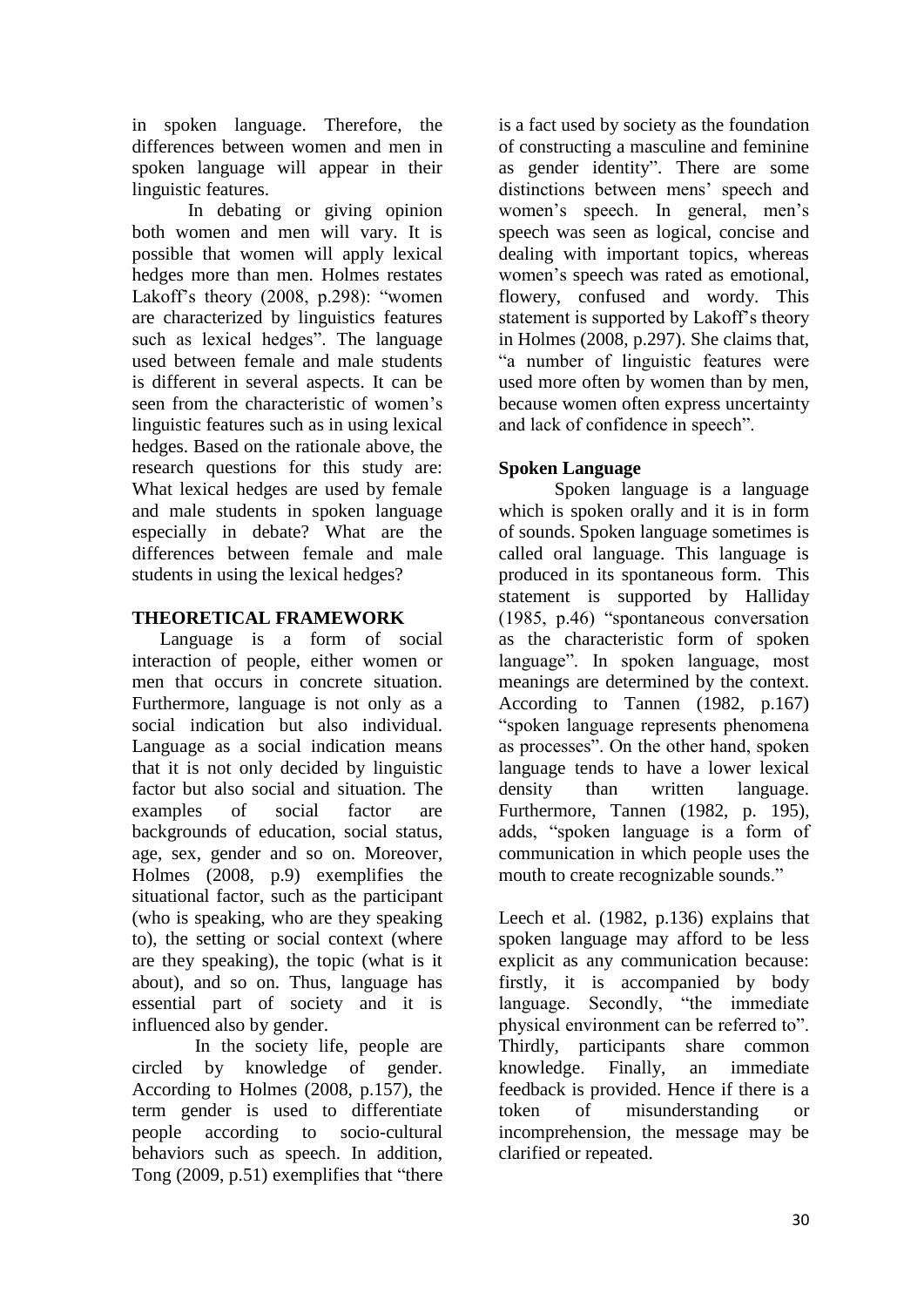## **Hedges**

Hedges are also called hedging. Hedging has received much attention in relation to conversational rules as a mean to facilitate turn-taking, politeness, mitigate face-threats, but it is also considered a means of conveying vagueness purposely. Politeness and hedging have become forms of social interpretation of verbal and non-verbal behavior revolving around the concept of saving face. Thus, they play a crucial role in social interaction strategies. In language studies, hedging has come to designate a manifestation of language by means of which speakers take precautionary measures to protect themselves from the negative effect of their sayings or to protect themselves or their interlocutors from any harm to the concept of face caused by their utterances. Lakoff (1972, p.271) analyses hedges as, "words whose meaning implicitly involves fuzziness-words whose job is to make things fuzzier or less fuzzy". He states that words and phrases manifest hedging power (like rather, very, in a manner of speaking) which sets some boundaries in how to interpret linguistic items as hedges. Lakoff (1972, p.213) adds hedges, "interact with felicity conditions for utterances and with rules of conversation". Thus, setting the coordinates for interpreting hedges is manifestations which are conditioned by pragmatic factors.

Hedging represents a crucial aspect of language as the appropriate use of hedges reflects a high degree of efficiency in social interaction by demonstrating the ability to express degrees of certainty and mastering rhetorical strategies required under conversational circumstances: "Hedging refers to any linguistic means used to indicate either (a) a lack of complete commitment to the truth value of an accompanying proposition, or (b) a desire not to express that commitment categorically." (Hyland 1998, p.1). The study of hedging has been deepened over the past twenty years. Literature includes various works on the topic and various labels are used to denote this category, such as *softeners* (Crystal & Davy, 1975), *weakeners* (Brown and Levinson, 1978, 1987), *downgraders* (House & Kasper 1981), *compromisers* (James, 1983), *tentativeness* (Holmes, 1983), *understatement* (Hübler 1983), *evidentiality* (Chafe 1986), *downtoners* (Greenbaum et al. 1990), *diminishers* / *downtoners* (Biber & al.,1999), *stance markers* (Atkinson 1999).

Namasaraev (1997, p.67) identifies 4 parameters that characterize hedging strategies: (1) Indetermination – adding a degree of fuzziness or uncertainty to a single word or chunk of language; (2) Depersonalisation – avoiding direct reference by using "we" or "the authors" or some other impersonal subjects; (3) Subjectivisation  $-$  using I + think/ suppose, assume and other verbs of thinking with the purpose of signaling the subjectivity of what is said, as a personal view instead of the absolute truth; (5) Limitation – removing fuzziness or vagueness from a part of a text by limiting category membership.

A hedge is a mitigating word or sound used to lessen the impact of an utterance. Typically, Hedges can be adjectives or adverbs, but can also consist of clauses. It could be regarded as a form of euphemism.

Examples:

- 1. There might just be a few insignificant problems we need to address. (adjective)
- 2. The party was somewhat spoiled by the return of the parents. (adverb)
- 3. I'm not an expert but you might want to try restarting your computer. (clause)

Hedges may intentionally or unintentionally be employed in both spoken and written language since they are crucially important in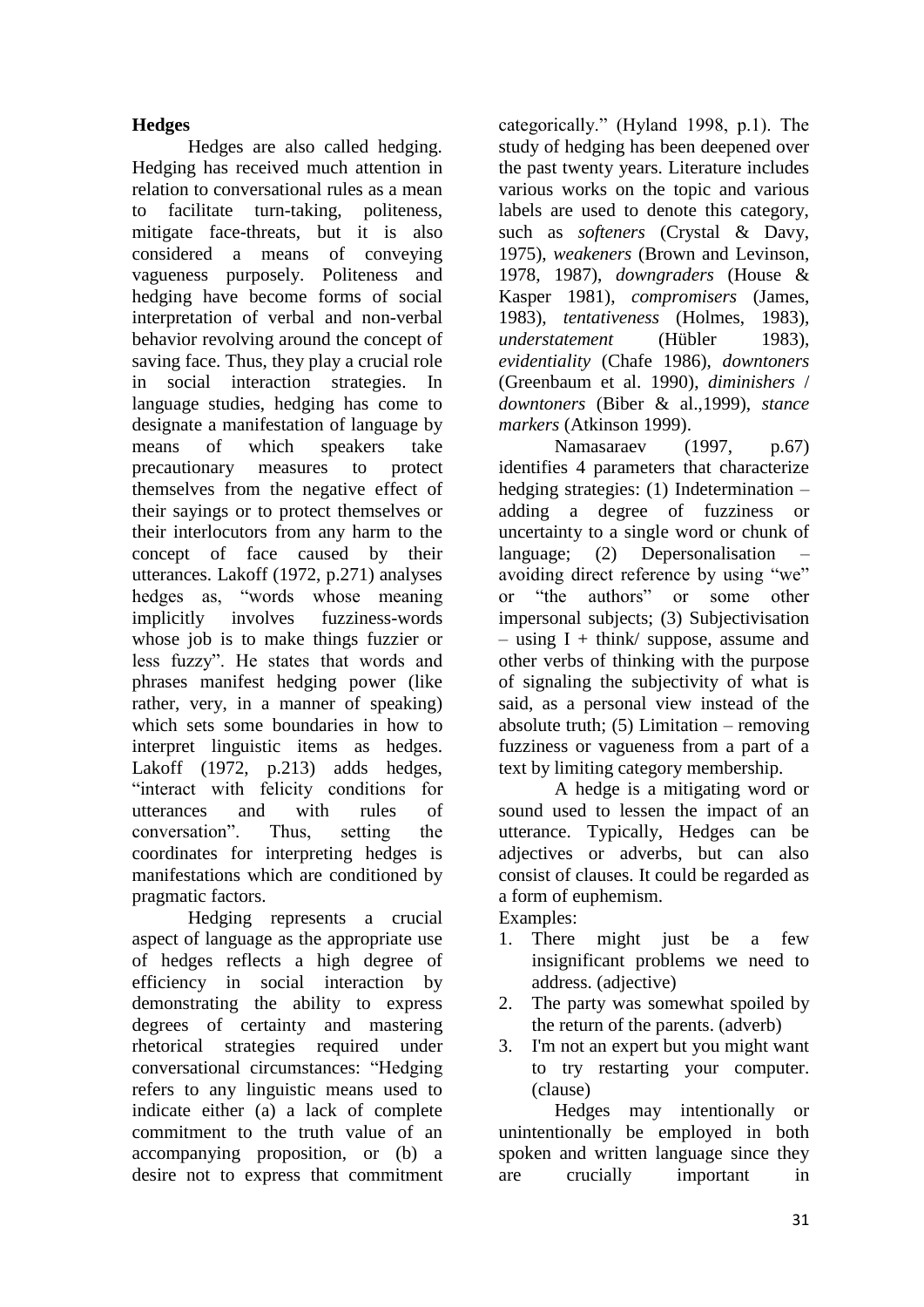communication. Hedges help speakers and writers indicate more precisely how Gricean maxims (expectations of quantity, quality, manner, and relevance) are observed in assessments. For example,

1. All I know is smoking is harmful to your health.

In (1), it can be observed that information conveyed by the speaker is limited by adding all I know and as you probably know. By so saying, the speaker wants to inform that she is not only making an assertion but observing the maxim of quantity as well.

2. They told me that they are married.

If the speaker only says that "they are married" and they do not know for sure if they are married, they may violate the maxim of quality since they say something that they do not know to be true or false. Nevertheless, by adding they told me that, the speaker wants to confirm that they are observing the conversational maxim of quality.

3. I am not sure if all of these are clear to you, but this is what I know.

The above example (3) shows that hedges are good indications the speakers are not only conscious of the maxim of manner, but they are also trying to observe them.

4. By the way, you like this car?

By using by the way, what has been said by the speakers is not relevant to the moment in which the conversation takes place. Such a hedge can be found in the middle of speakers' conversation as the speaker wants to switch to another topic that is different from the previous one. Therefore, by the way functions as a hedge indicating that the speaker wants to drift into another topic or to stop the previous topic.

Lakoff, in most of her work on women and language, claims that women use hedges more frequently than men do. She even places hedges as one of the features in women's talk. Holmes (2008) mentions that Lakoff's analysis on the

hedges shows women do not have enough confidence when involved in a talk. Professor Skarda (cited in Eckert, 2003, p.394), however, presented examples of hedges such as *like, you know, I mean,* arguing that they do not specifically belong to female feature of talk.

Zimmerman and West (1975) propose the idea that hedges like *um, hmm, uh huh, yeah* are often used to indicate an active hearership, in that hearers continuously show interest in the speaker's utterances. These hedges consequently overlap with the ongoing talk or subsequently occur after utterances produced by the speaker. In broadcast talk, the occurrence of hedges among the interactants is obviously inevitable. Adams and Hicks (2001) mention that the hedge *uh huh* is often vocalized and a nod concurrently occurs, which is either clearly or slightly shown. They also claim that the hedge functions as a 'verbal encourager' which is considered as helpful.

Male and female has many differences, it could be showed when they express something, for example in expressing their opinion about something. Lakoff suggested that women's speech was characterized by linguistic features such as the following:

- a. Lexical hedge or fillers, e.g. you know, sort of, well, you see.
- b. Tag question, e.g. she's very nice, isn't she?
- c. Rising intonation or declarative, e.g. it's really good.
- d. 'Empty' adjectives, e.g. divine, charming, cute.
- e. Precise color terms, e.g. magenta, aquamarine.
- f. Intensifier such as just and so, e.g. I like him so much.
- g. 'Hypercorrection' grammar, e.g. consistent use of standard verb forms.
- h. 'Super polite' forms, e.g. indirect request, euphemism.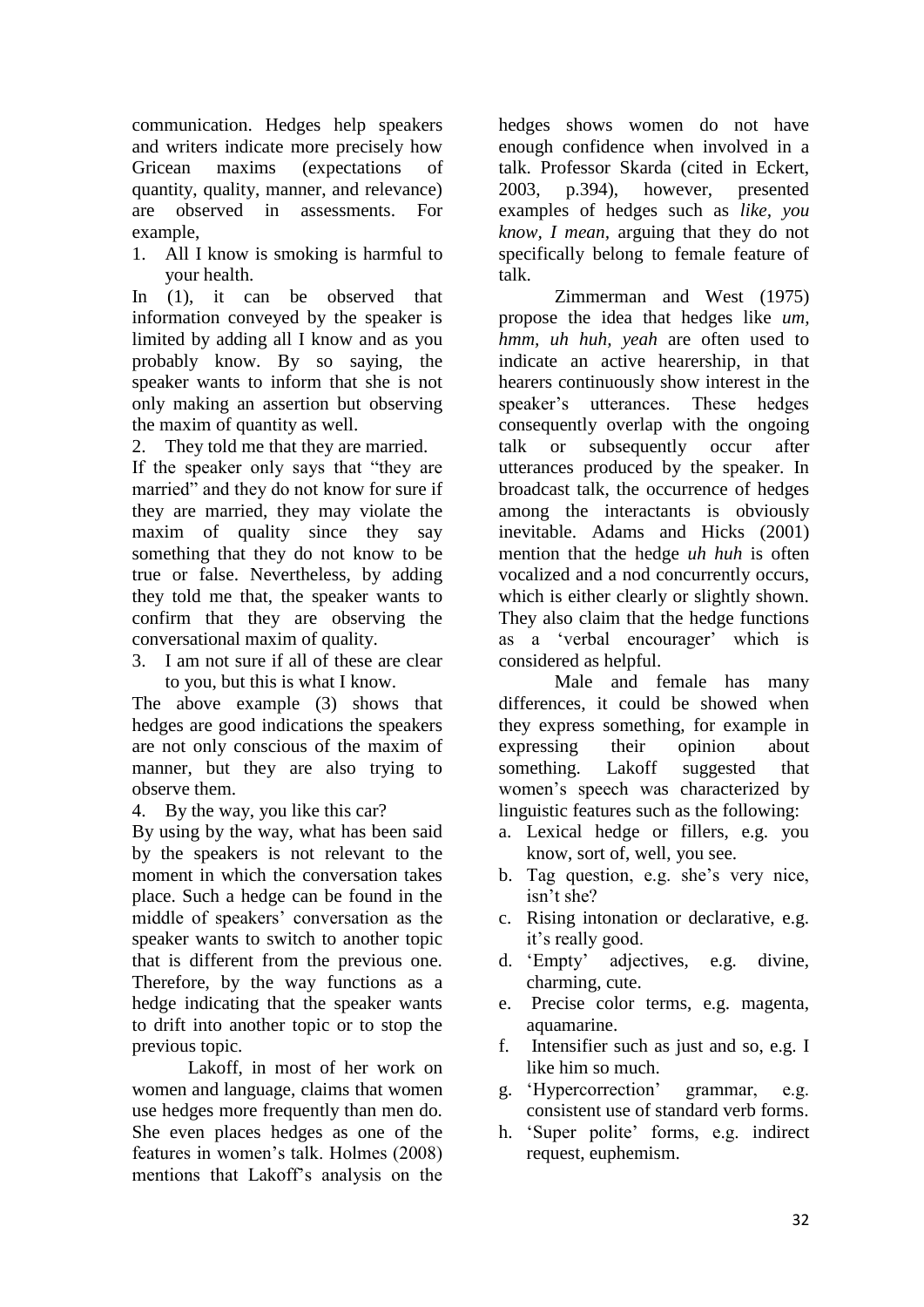- i. Avoidance of strong swears words, e.g. fudge, my goodness.
- j. Emphatic stress, e.g. it was a BRILLIANT performance.

Namasaraev (1997, p.153) states that, "There are nine types of lexical hedges according to its classification". The table below shows language used in hedging according to its classification.

# Table 1 *Classification of Hedging*

| will, must, might, can, should, could,<br>'Such a measure <i>might be</i> more sensitive<br>Modal auxiliary<br>to changes in health after specialist<br>would, may<br>verb<br>treatment.'<br>'In spite of its limitations, the study<br>Lexical verb<br>appear, believe, assume, tend, suggest,<br>appears to have a number of important<br>estimate,<br>think,<br>argue,<br>speculate,<br>strengths.'<br>indicate, seem, propose,<br>suppose<br>Probability<br>possible,<br>likely,<br>unlikely,<br>'It is likely to result in failure.'<br>clear,<br>definite, certain, probable<br>adjective<br>Noun<br>assumption,<br>claim,<br>probability<br>'We estimate that one in five marriages<br>possibility, estimate, suggestion,<br>end in divorce.'<br>There is, <i>perhaps</i> , a good reason why<br>Adverb<br>Practically,<br>presumably,<br>clearly,<br>she chose to write in the first person.'<br>probably,<br>conversely,<br>possibly,<br>perhaps, definitely, certainly, virtually<br>apparently, completely<br>often, occasionally, generally, usually,<br>Adverb of<br>'Sometimes it could produces a lot profit'<br>frequency<br>sometimes,<br>normally,<br>frequently,<br>always, rarely, never, seldom<br>"If" clause<br>if true, if anything<br>'If true, our study contradicts the myth<br>that men make better managers than<br>women.'<br>Such compound hedges can be double<br>Compound<br>seems reasonable, looks probable, may<br>hedges (it may be suggested that; it<br>hedges<br>be suggested<br>seems likely that; it would indicate that;<br>this probably indicates); treble hedges (it<br>seems reasonable to assume<br>that);<br>quadruple hedges (it would<br>seem<br>somewhat unlikely that.<br>Fillers<br>you know, you see, by the way, sort of,<br>You know, it can help them to fulfill the<br>well, hmm, uhm, uhh, uhhuh, all I<br>daily needs. | <b>Classification</b> | Words                    | <b>Sample Sentences</b> |
|-------------------------------------------------------------------------------------------------------------------------------------------------------------------------------------------------------------------------------------------------------------------------------------------------------------------------------------------------------------------------------------------------------------------------------------------------------------------------------------------------------------------------------------------------------------------------------------------------------------------------------------------------------------------------------------------------------------------------------------------------------------------------------------------------------------------------------------------------------------------------------------------------------------------------------------------------------------------------------------------------------------------------------------------------------------------------------------------------------------------------------------------------------------------------------------------------------------------------------------------------------------------------------------------------------------------------------------------------------------------------------------------------------------------------------------------------------------------------------------------------------------------------------------------------------------------------------------------------------------------------------------------------------------------------------------------------------------------------------------------------------------------------------------------------------------------------------------------------------------------------------------|-----------------------|--------------------------|-------------------------|
|                                                                                                                                                                                                                                                                                                                                                                                                                                                                                                                                                                                                                                                                                                                                                                                                                                                                                                                                                                                                                                                                                                                                                                                                                                                                                                                                                                                                                                                                                                                                                                                                                                                                                                                                                                                                                                                                                     |                       |                          |                         |
|                                                                                                                                                                                                                                                                                                                                                                                                                                                                                                                                                                                                                                                                                                                                                                                                                                                                                                                                                                                                                                                                                                                                                                                                                                                                                                                                                                                                                                                                                                                                                                                                                                                                                                                                                                                                                                                                                     |                       |                          |                         |
|                                                                                                                                                                                                                                                                                                                                                                                                                                                                                                                                                                                                                                                                                                                                                                                                                                                                                                                                                                                                                                                                                                                                                                                                                                                                                                                                                                                                                                                                                                                                                                                                                                                                                                                                                                                                                                                                                     |                       |                          |                         |
|                                                                                                                                                                                                                                                                                                                                                                                                                                                                                                                                                                                                                                                                                                                                                                                                                                                                                                                                                                                                                                                                                                                                                                                                                                                                                                                                                                                                                                                                                                                                                                                                                                                                                                                                                                                                                                                                                     |                       |                          |                         |
|                                                                                                                                                                                                                                                                                                                                                                                                                                                                                                                                                                                                                                                                                                                                                                                                                                                                                                                                                                                                                                                                                                                                                                                                                                                                                                                                                                                                                                                                                                                                                                                                                                                                                                                                                                                                                                                                                     |                       |                          |                         |
|                                                                                                                                                                                                                                                                                                                                                                                                                                                                                                                                                                                                                                                                                                                                                                                                                                                                                                                                                                                                                                                                                                                                                                                                                                                                                                                                                                                                                                                                                                                                                                                                                                                                                                                                                                                                                                                                                     |                       |                          |                         |
|                                                                                                                                                                                                                                                                                                                                                                                                                                                                                                                                                                                                                                                                                                                                                                                                                                                                                                                                                                                                                                                                                                                                                                                                                                                                                                                                                                                                                                                                                                                                                                                                                                                                                                                                                                                                                                                                                     |                       |                          |                         |
|                                                                                                                                                                                                                                                                                                                                                                                                                                                                                                                                                                                                                                                                                                                                                                                                                                                                                                                                                                                                                                                                                                                                                                                                                                                                                                                                                                                                                                                                                                                                                                                                                                                                                                                                                                                                                                                                                     |                       |                          |                         |
|                                                                                                                                                                                                                                                                                                                                                                                                                                                                                                                                                                                                                                                                                                                                                                                                                                                                                                                                                                                                                                                                                                                                                                                                                                                                                                                                                                                                                                                                                                                                                                                                                                                                                                                                                                                                                                                                                     |                       |                          |                         |
|                                                                                                                                                                                                                                                                                                                                                                                                                                                                                                                                                                                                                                                                                                                                                                                                                                                                                                                                                                                                                                                                                                                                                                                                                                                                                                                                                                                                                                                                                                                                                                                                                                                                                                                                                                                                                                                                                     |                       |                          |                         |
|                                                                                                                                                                                                                                                                                                                                                                                                                                                                                                                                                                                                                                                                                                                                                                                                                                                                                                                                                                                                                                                                                                                                                                                                                                                                                                                                                                                                                                                                                                                                                                                                                                                                                                                                                                                                                                                                                     |                       |                          |                         |
|                                                                                                                                                                                                                                                                                                                                                                                                                                                                                                                                                                                                                                                                                                                                                                                                                                                                                                                                                                                                                                                                                                                                                                                                                                                                                                                                                                                                                                                                                                                                                                                                                                                                                                                                                                                                                                                                                     |                       |                          |                         |
|                                                                                                                                                                                                                                                                                                                                                                                                                                                                                                                                                                                                                                                                                                                                                                                                                                                                                                                                                                                                                                                                                                                                                                                                                                                                                                                                                                                                                                                                                                                                                                                                                                                                                                                                                                                                                                                                                     |                       |                          |                         |
|                                                                                                                                                                                                                                                                                                                                                                                                                                                                                                                                                                                                                                                                                                                                                                                                                                                                                                                                                                                                                                                                                                                                                                                                                                                                                                                                                                                                                                                                                                                                                                                                                                                                                                                                                                                                                                                                                     |                       |                          |                         |
|                                                                                                                                                                                                                                                                                                                                                                                                                                                                                                                                                                                                                                                                                                                                                                                                                                                                                                                                                                                                                                                                                                                                                                                                                                                                                                                                                                                                                                                                                                                                                                                                                                                                                                                                                                                                                                                                                     |                       |                          |                         |
|                                                                                                                                                                                                                                                                                                                                                                                                                                                                                                                                                                                                                                                                                                                                                                                                                                                                                                                                                                                                                                                                                                                                                                                                                                                                                                                                                                                                                                                                                                                                                                                                                                                                                                                                                                                                                                                                                     |                       |                          |                         |
|                                                                                                                                                                                                                                                                                                                                                                                                                                                                                                                                                                                                                                                                                                                                                                                                                                                                                                                                                                                                                                                                                                                                                                                                                                                                                                                                                                                                                                                                                                                                                                                                                                                                                                                                                                                                                                                                                     |                       |                          |                         |
|                                                                                                                                                                                                                                                                                                                                                                                                                                                                                                                                                                                                                                                                                                                                                                                                                                                                                                                                                                                                                                                                                                                                                                                                                                                                                                                                                                                                                                                                                                                                                                                                                                                                                                                                                                                                                                                                                     |                       |                          |                         |
|                                                                                                                                                                                                                                                                                                                                                                                                                                                                                                                                                                                                                                                                                                                                                                                                                                                                                                                                                                                                                                                                                                                                                                                                                                                                                                                                                                                                                                                                                                                                                                                                                                                                                                                                                                                                                                                                                     |                       |                          |                         |
|                                                                                                                                                                                                                                                                                                                                                                                                                                                                                                                                                                                                                                                                                                                                                                                                                                                                                                                                                                                                                                                                                                                                                                                                                                                                                                                                                                                                                                                                                                                                                                                                                                                                                                                                                                                                                                                                                     |                       |                          |                         |
|                                                                                                                                                                                                                                                                                                                                                                                                                                                                                                                                                                                                                                                                                                                                                                                                                                                                                                                                                                                                                                                                                                                                                                                                                                                                                                                                                                                                                                                                                                                                                                                                                                                                                                                                                                                                                                                                                     |                       |                          |                         |
|                                                                                                                                                                                                                                                                                                                                                                                                                                                                                                                                                                                                                                                                                                                                                                                                                                                                                                                                                                                                                                                                                                                                                                                                                                                                                                                                                                                                                                                                                                                                                                                                                                                                                                                                                                                                                                                                                     |                       |                          |                         |
|                                                                                                                                                                                                                                                                                                                                                                                                                                                                                                                                                                                                                                                                                                                                                                                                                                                                                                                                                                                                                                                                                                                                                                                                                                                                                                                                                                                                                                                                                                                                                                                                                                                                                                                                                                                                                                                                                     |                       |                          |                         |
|                                                                                                                                                                                                                                                                                                                                                                                                                                                                                                                                                                                                                                                                                                                                                                                                                                                                                                                                                                                                                                                                                                                                                                                                                                                                                                                                                                                                                                                                                                                                                                                                                                                                                                                                                                                                                                                                                     |                       |                          |                         |
|                                                                                                                                                                                                                                                                                                                                                                                                                                                                                                                                                                                                                                                                                                                                                                                                                                                                                                                                                                                                                                                                                                                                                                                                                                                                                                                                                                                                                                                                                                                                                                                                                                                                                                                                                                                                                                                                                     |                       |                          |                         |
|                                                                                                                                                                                                                                                                                                                                                                                                                                                                                                                                                                                                                                                                                                                                                                                                                                                                                                                                                                                                                                                                                                                                                                                                                                                                                                                                                                                                                                                                                                                                                                                                                                                                                                                                                                                                                                                                                     |                       |                          |                         |
|                                                                                                                                                                                                                                                                                                                                                                                                                                                                                                                                                                                                                                                                                                                                                                                                                                                                                                                                                                                                                                                                                                                                                                                                                                                                                                                                                                                                                                                                                                                                                                                                                                                                                                                                                                                                                                                                                     |                       |                          |                         |
|                                                                                                                                                                                                                                                                                                                                                                                                                                                                                                                                                                                                                                                                                                                                                                                                                                                                                                                                                                                                                                                                                                                                                                                                                                                                                                                                                                                                                                                                                                                                                                                                                                                                                                                                                                                                                                                                                     |                       |                          |                         |
|                                                                                                                                                                                                                                                                                                                                                                                                                                                                                                                                                                                                                                                                                                                                                                                                                                                                                                                                                                                                                                                                                                                                                                                                                                                                                                                                                                                                                                                                                                                                                                                                                                                                                                                                                                                                                                                                                     |                       |                          |                         |
|                                                                                                                                                                                                                                                                                                                                                                                                                                                                                                                                                                                                                                                                                                                                                                                                                                                                                                                                                                                                                                                                                                                                                                                                                                                                                                                                                                                                                                                                                                                                                                                                                                                                                                                                                                                                                                                                                     |                       | know, I mean, yeah, like |                         |

#### **RESEARCH METHODOLOGY**

The data of this study were taken from the fourth semester students of English Education Program of Faculty of Teacher Training and Education of Bogor Ibn Khaldun University in expressing their opinions when they discussed some of the topics that would be used in debating. From the population, 30 students were taken as sample of this research. The samples consisted of 15 female students and 15 male students. They were randomly taken as the sample. This research used descriptive-qualitative methods. Data were obtained by giving debating activity to the respondents. They were asked to work in a group which was divided in two groups, the first group was a pro group, and the second was the contrast group. They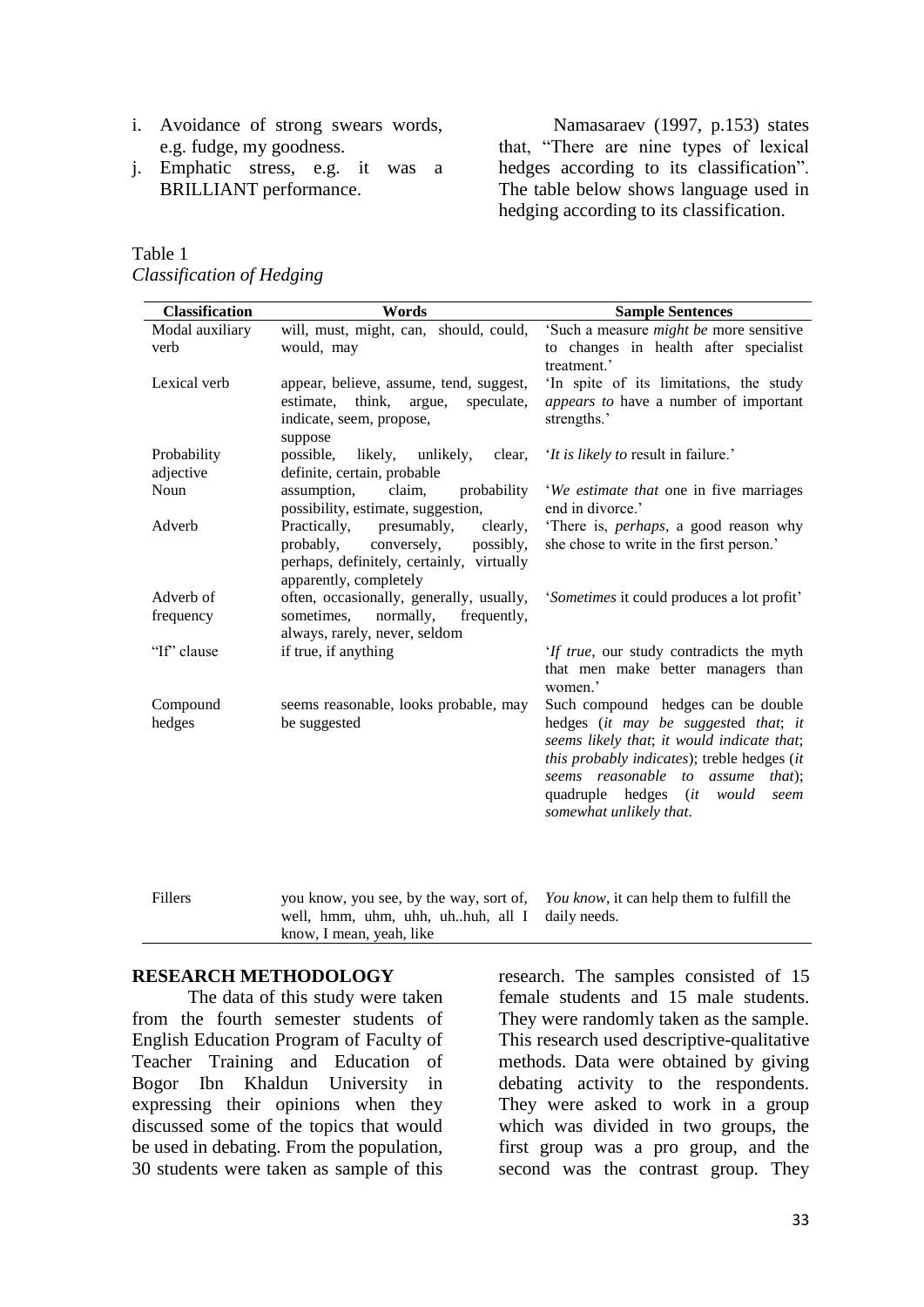gave some opinions related to the topic which was given by the writer. Every respondent opinion was recorded and analyzed. The data was classified based on the kinds of lexical hedges and respondent gender. The kinds of lexical hedges according to the language features, such as fillers, lexical verb, modal auxiliary verb, compound hedges, adverb, and adverb of frequency were classified. The total of lexical hedges was based on its features and all of the lexical hedges which were used by female respondents and male respondents were

## counted. The female and male students' tendency in using lexical hedges was analyzed.

### **FINDINGS AND DISCUSSIONS**

After getting the data from female's and male's respondents, the writer then put it on the tables. Then, the writer separated the data according to their gender. In this research, the writer found the female and male respondents' tendency in choosing words when they expressed their opinion by using lexical hedges.

#### Table 2.

| Data of Lexical Hedges as Fillers |
|-----------------------------------|
|                                   |

| <b>Features</b>       | <b>Female</b> | <b>Male</b> |
|-----------------------|---------------|-------------|
| 1. Fillers            |               |             |
| - Like                | 3             | っ           |
| - Uhh                 | 19            | Q           |
| Uhm<br>$\blacksquare$ | 6             |             |
| - Hmm                 | 18            |             |
| - Well                | 6             |             |
| - You know            | 18            |             |
| - You see             | 3             |             |
| - By the way          |               |             |
| - Sort of             |               |             |
| - All I know          |               |             |
| - I mean              | 6             |             |
| - Yeah                | 15            | δ           |
| - As I probably know  | 2             |             |
| <b>Total</b>          | 102           | 44          |

#### Table 3.

*Data of Lexical Hedges as Lexical Verb*

| <b>Features</b>        | Female | <b>Male</b> |
|------------------------|--------|-------------|
| 2. Lexical Verb        |        |             |
| - I believe that       |        |             |
| - It is believed that  |        |             |
| - I assume that        |        |             |
| - It is assumed that   |        |             |
| - Some people assume   |        |             |
| - It is indicated that |        |             |
| - Tend to              | 2      |             |
| - I suggest that       |        |             |
| - It is suggested that |        |             |
| $-I$ think             | 15     | 13          |
| - It seems             | っ      |             |
| - It seems like        |        |             |
| - I suppose that       |        |             |
| <b>Total</b>           | 36     | 25          |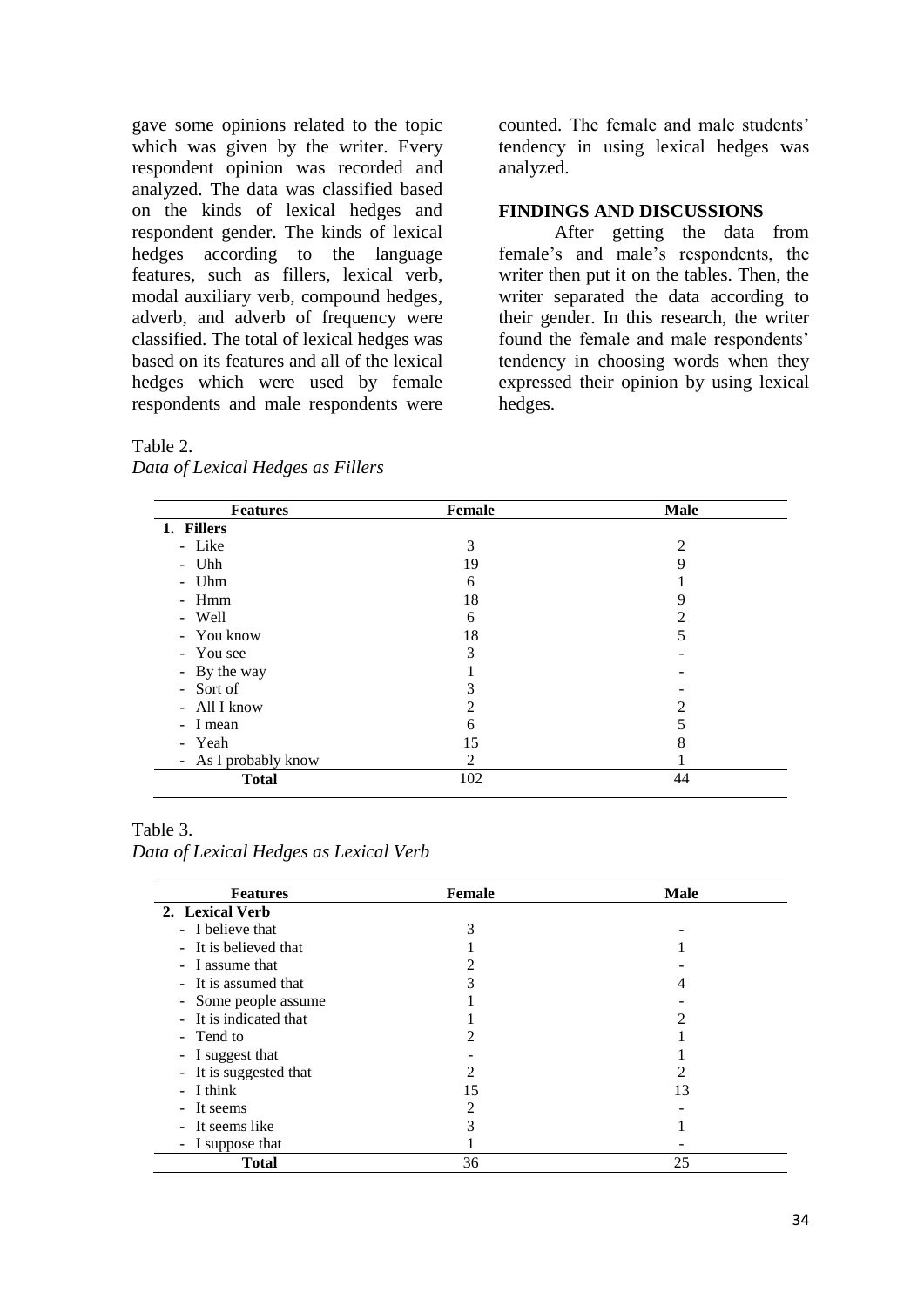Table 4. *Data of Lexical Hedges as Modal Auxiliary Verbs*

| <b>Features</b>          | <b>Female</b> | <b>Male</b> |
|--------------------------|---------------|-------------|
| 3. Modal Auxiliary Verbs |               |             |
| - Could be               | ۰             | 2           |
| - Can be                 | 2             |             |
| - Should be              |               |             |
| - Would be               | 2             |             |
| - May                    |               | 3           |
|                          |               |             |
| <b>Total</b>             | 10            | 8           |

### Table 5.

*Data of Lexical Hedges as Compound hedges*

| <b>Features</b>         | <b>Female</b> | Male |
|-------------------------|---------------|------|
| 4. Compound hedges      |               |      |
| - It may be impossible  |               |      |
| - It will probably      |               |      |
| - It may be started     |               |      |
| - It may be suggested   |               |      |
| - It might be suggested |               |      |
| Total                   |               |      |

## Table 6.

*Data of Lexical Hedges as Adverb of Frequency*

| <b>Features</b>        | Female | Male |
|------------------------|--------|------|
| 5. Adverb of Frequency |        |      |
| - Sometimes            |        |      |
| Total                  |        |      |

The total of female and male respondents who chose the words of lexical hedges was different. Female respondents were mostly used fillers in expressing their opinions when doing the debate. Thus, it showed that female respondents were more active than male respondents in giving their opinion. It has been proved by the total of words produced by female and male respondents. In the table above, we could see also the differences of male and female respondents' tendency in choosing the words of lexical hedges. The total of data on the table above, which showed the score of female students in producing words of lexical hedges, were 160 words. While the total of male students in producing words of lexical hedges were 81 words. Thus, there were the differences between female and male respondents' tendency in choosing the words of lexical hedges. It was proved by the total of lexical hedges used between female and male respondents in giving their opinion.

### **Data Recapitulation**

Debate was used as the media for the writer to get the data about the comparative study between female and male respondents. The writer focused the material on the use of lexical hedges between female and male respondents in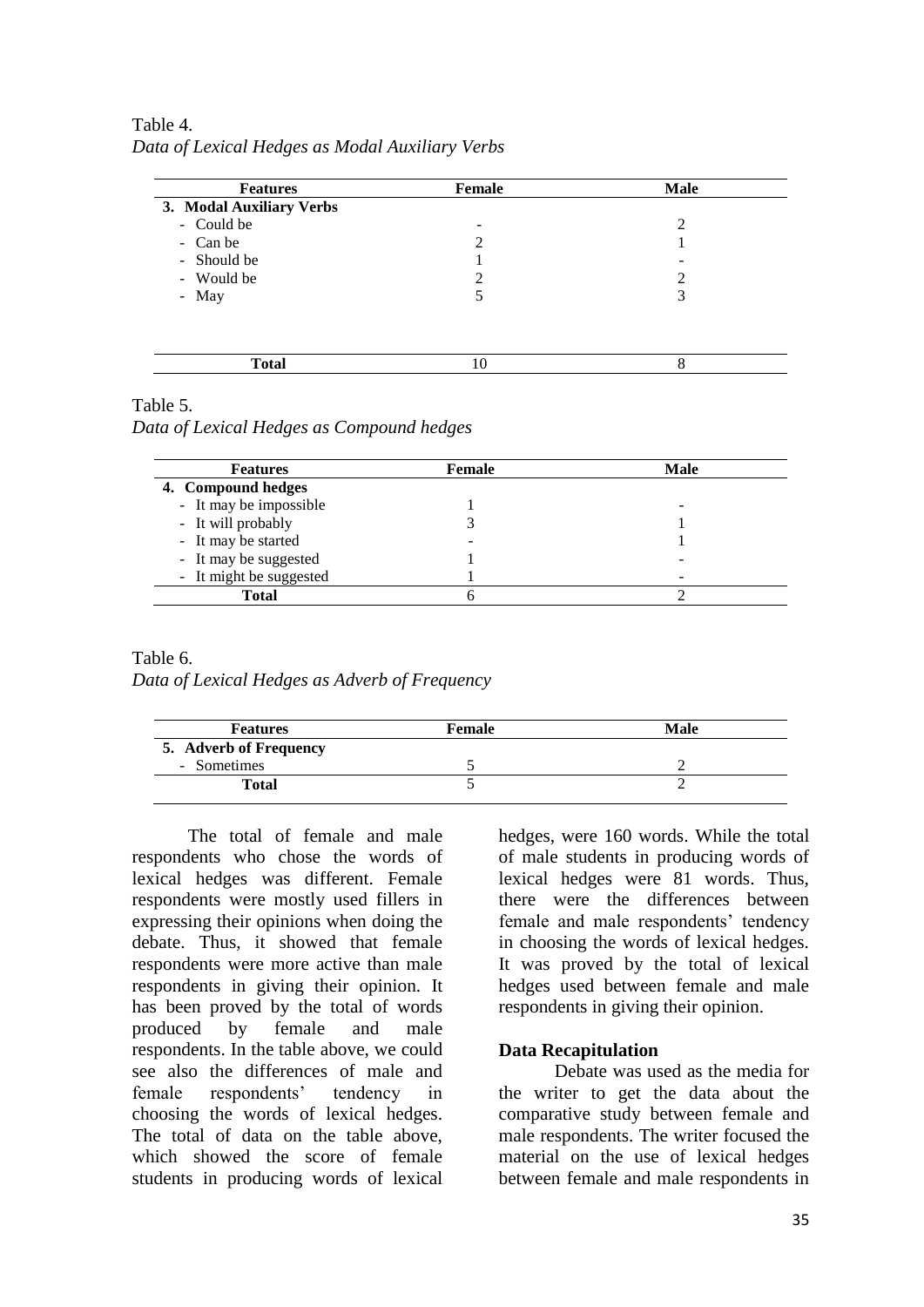giving their opinion, because it could be used as a tool that showed the differences between female and male respondents in using lexical hedges. Observing some pictures was also used in this research to make the result accurately. From the data that has been collected, female respondents tended to choose the words of lexical hedges than male respondents. To know more about female and male respondents' tendency in choosing words

especially in using lexical hedges, the writer used the debate as a media to stimulate students both female and male students to express their opinion in using lexical hedges.

From the data collected, the writers put it into graphic which explained about female and male respondents' tendency in choosing lexical hedges in expressing their opinion.



The graphics above showed that male respondents were fewer than female respondents in choosing the words of lexical hedges. It indicated that female respondents were more productive in using the words of lexical hedges than male respondents in this case. Primary discussion on the research was about female and male respondents' tendency in choosing words of lexical hedges when they expressed their opinion. It also

64%

explained about female and male respondents' words choices. The writers found the differences between female and male respondents in choosing the words of lexical hedges.

Adverb of frequency

Based on the data collected, the female respondents' tendency used 102 words of lexical hedges as fillers, there are; *like, uhh, uhm, hmm, well, you know, you see, by the way, sort of, all I know, I mean, yeah, as I probably know*. While,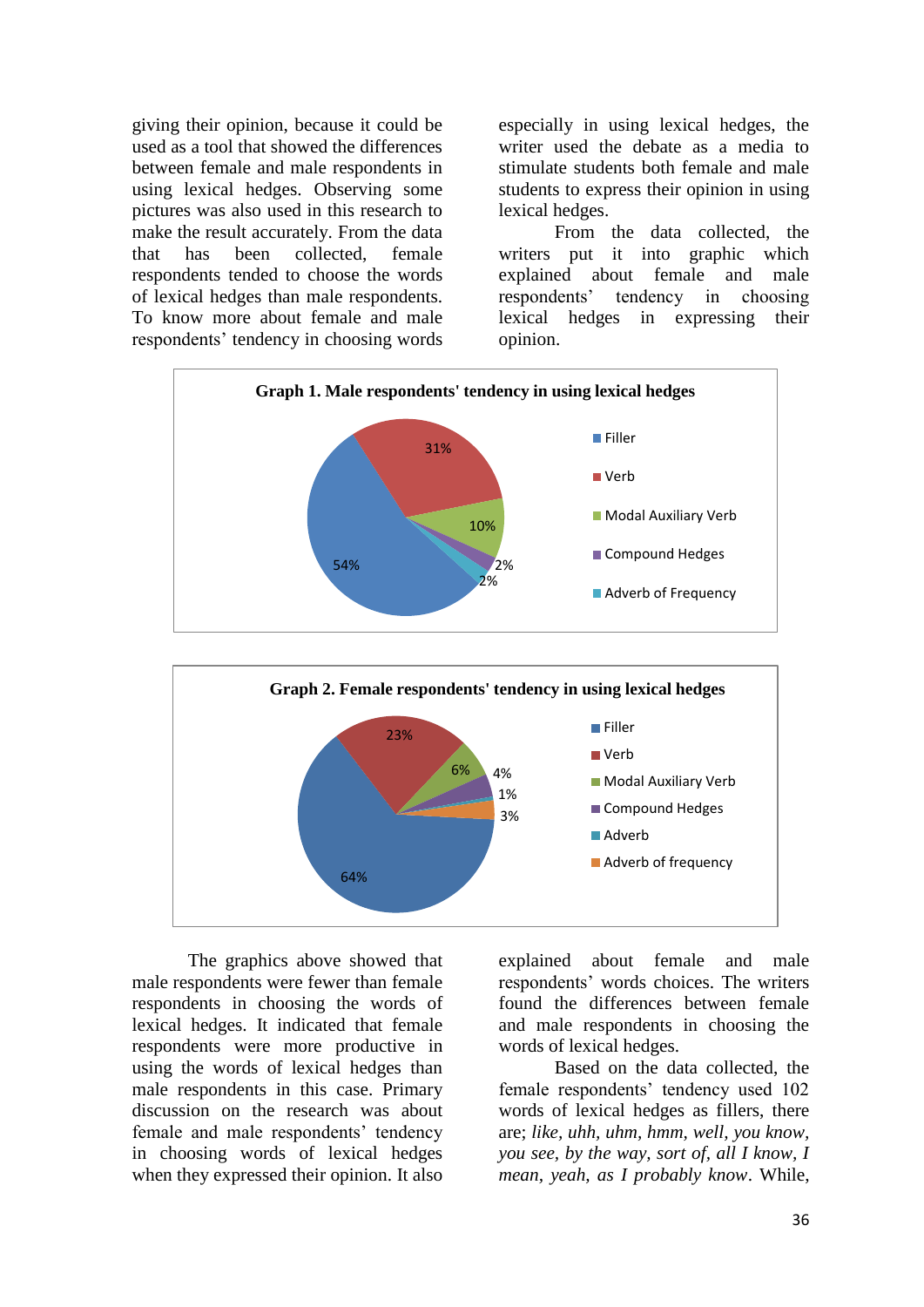the male respondents' tendency used 44 words of lexical hedges as fillers, there are; *like, uhh, uhm, hmm, well, you know, all I know, I mean, yeah, as I probably know*.

Then, the female respondents' tendency used 36 words of lexical hedges as verb, there are; *I believe that, it is believed that, I assume that, it is assumed that, some people assume, it is indicated that, tend to, it is suggested that, I think, it seems, it seems like, I suppose that*. While, the male respondents' tendency used 25 words of lexical hedges as verb, there are; *it is believed that, it is assumed that, it is indicated that, tend to, I suggest that, it is suggested that, I think, it seems like*.

Next, the female respondents' tendency used 10 words of lexical hedges as modal auxiliary verb, there are; *can be, should be, would be, may*.

While, the male respondents' tendency used 8 words of lexical hedges as modal auxiliary verb, there are; *could be, can be, should be, would be, may*. Furthermore, the female respondents' tendency used 6 words of lexical hedges as compound hedges, there are; *it may be impossible, it will probably, it may be suggested, it might be suggested*. While, the male respondents' tendency used 2 words of lexical hedges as compound hedges, there are; *it will probably, it may be started*.

Next, the female respondents' tendency used 1 word of lexical hedges as adverb, there is; *perhaps*. But, the male respondents do not use word of lexical hedges as adverb. The last, female respondents' tendency used 5 words of lexical hedges as adverb of frequency, there is; *sometimes*.

While, the male respondents' tendency used 2 words of lexical hedges as adverb of frequency, there is; *sometimes*.

## **Discussion**

There are three types of sequential positions of lexical hedges in

the utterances as initial, medial, and final. Each sequence turns out to perform their function respectively. The initial position reveals that lexical hedges often indicate as initial marker of an utterance, self expansion, and utterance signal. While, the medial position reveals that lexical hedges often indicate elaboration most of the time and it also functions as a repair signal. The last type of sequential positions of lexical hedges is as final position. It often indicates as confirmation seeker and turn-handling signal into rising intonation. Dealing with the types of sequential positions of lexical hedges in the utterances, in this case, the writer analyzed from the data transcript that there were two sequential positions of lexical hedges in the utterances as initial and medial position which were shown by the respondents. In other words, there is no final position of lexical hedges used by the respondents.

## *Hedges as Initial Position*

In this research, the writer analyzed from the data transcript that the words of lexical hedges such as; *I think, You know, You see, Some people assume that, All I know, It will probably, I believe that* occur in the beginning of the sentence as initial position of hedges.

However, being in the beginning does not always literally refer to be in the first word of utterance. Rather, the position refers to the beginning of a sentence level which might be preceded by unfinished utterances. The initial position does not literally have to be the first word being uttered. The instance indicates that the sequential positions of lexical hedges as final position occurred subsequently after a speaker's identity and it could be used to shift a topic and appoint a different speaker to take turn. The next instance of the initial position above indicates that it occurs exactly in the new sentence, after a period where can be in the beginning of talk. Thus, the initial position reveals that lexical hedges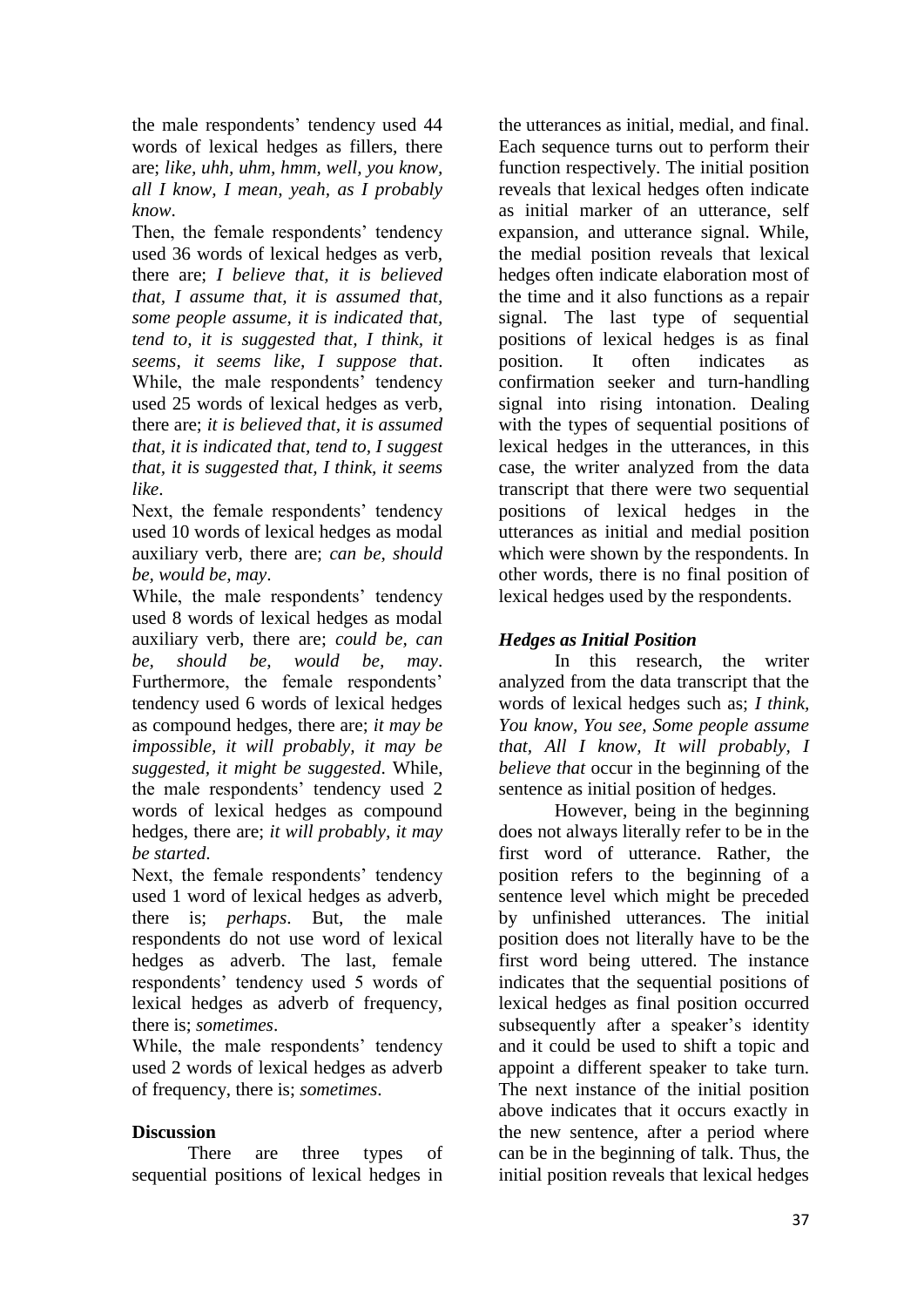often indicate as initial marker of an utterance, self expansion, and utterance signal.

# *Hedges as Medial Position*

There are many words of lexical hedges which are used as the medial position according to the data transcript which is shown by the respondents. The writer analyzed that the words of lexical hedges such as; *uhh, uhm, hmm, yeah, like, well, sort of, by the way, I suppose that, I mean, as I probably know, it is indicated that, it may be suggested that, it is assumed that, it is believed that, sometimes, it seems, it seems like, may, should be, could be, can be, would be, tend to, perhaps, sometimes, it is suggested that* occur in the middle of the sentence as medial position of hedges.

The words of lexical hedges which are the most frequently used as the medial position can be in the middle of clauses, phrases, or even single lexical unit. It is often used as a means of stalling the time span as speakers are searching for the next upcoming words to utter. In addition, the function of the words of lexical hedges in the medial position as a repair and elaboration signals. Lexical hedges in the medial position serve as a repair signal which is not merely a problem of error but modification of syntactic level is also included. While, the writer also analyzed another function of the words of lexical hedges in the medial position such as; *uhh, uhm, hmm, yeah* as hesitation marker when the speakers are not sure about what they explain to the interlocutors.

# *Hedges as Final Position*

One distinctive characteristic of the use of lexical hedges in final position is often followed by rising intonation. The function of the use of lexical hedges as final position as a confirmation seeker and turn-yielder when it marks the end of utterance. Similar to the initial position,

the final position does not merely refer to the end of utterance which leads to a new turn but it also refers to the end of a turn constructional unit within a stream of talk performed by the same speaker. Thus, the final position reveals that lexical hedges often indicate as confirmation seeker and turn-handling signal. In the data transcript, there is no final position of lexical hedges used by the respondents.

## **CONCLUSION**

The writer can conclude this research as follows: Females and males' tendency in using the words of lexical hedges have been shown on this research and the writer found that there are many differences of tendency between female and male respondents in choosing the words of lexical hedges in giving opinion. Female respondents tended to use more lexical hedges than male respondents. It was shown by female respondents produced words of lexical hedges are 160 words. In this case, the female respondents are most frequency used lexical hedges as fillers such as; *hmm, uhh, you know* in their utterances. While the total of male respondents in producing words of lexical hedges are 81 words. The male respondents are most frequency used lexical hedges as fillers such as; *I think, uhh, hmm* in their utterances. Female respondents had wide range variety in choosing words of lexical hedges while, the male respondents are not too productive in choosing the words of lexical hedges. It was shown according to the total of lexical hedges that they used in giving opinion in debate process. The female respondents tend to give longer opinion than male respondents about the topic of debate. Beside that, the male respondents tend to give a short and brief opinion than female respondents.